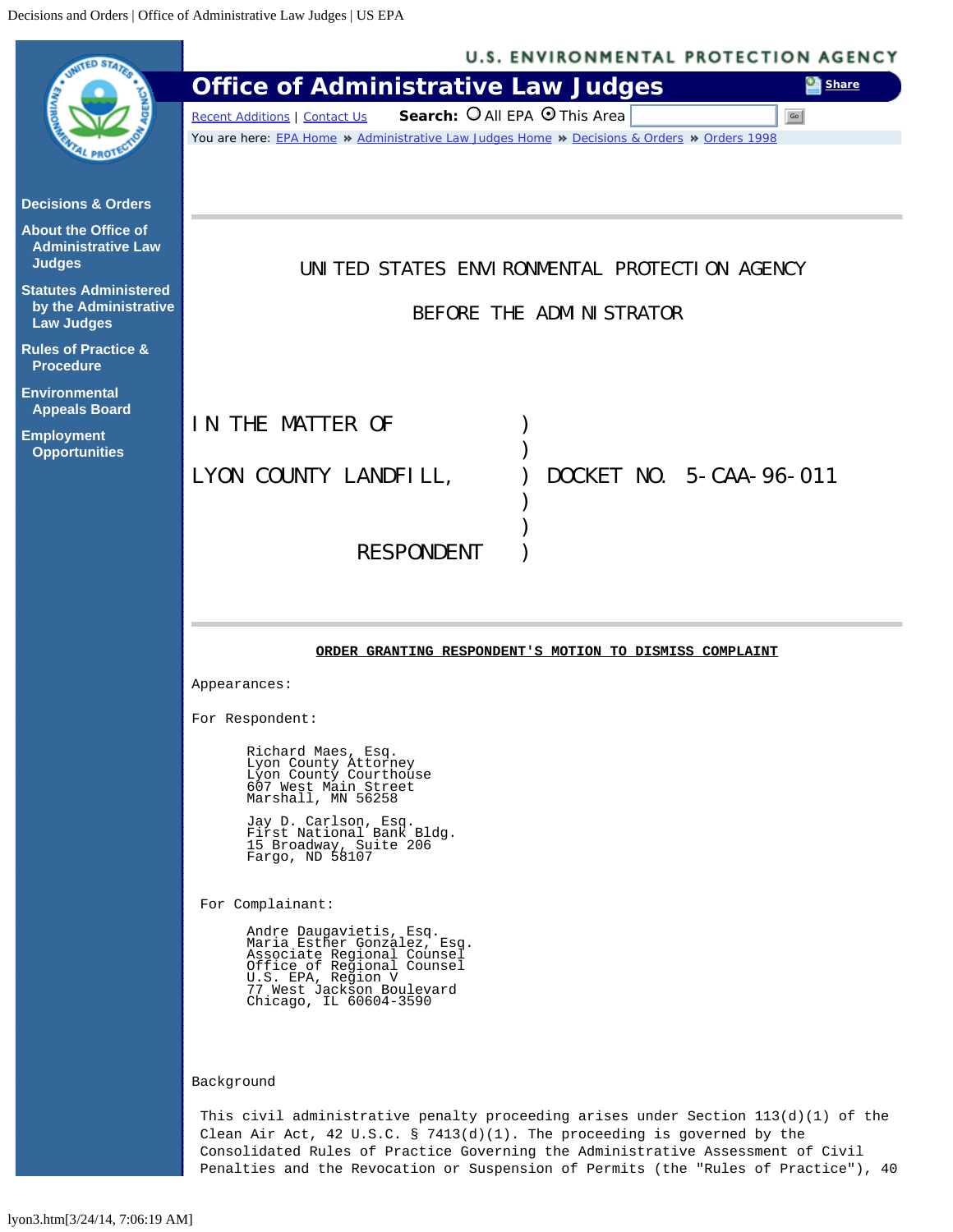## C.F.R. §§ 22.01 et seq.

The United States Environmental Protection Agency ("EPA" or "Complainant") initiated this proceeding by filing with the Regional Hearing Clerk a Complaint against Lyon County Landfill, the Respondent, on August 14, 1996. The Complaint charges the Respondent with six (6) violations of Section 112 of the Clean Air Act, 42 U.S.C. § 7412, for its alleged failure to comply with the regulations of the National Emissions Standards for Hazardous Air Pollutants ("NESHAP") for asbestos. 40 C.F.R. Part 61, Subpart M. Specifically, the Complaint charges the Respondent with alleged violations of 40 C.F.R. § 61.154 for improper asbestos-containing waste handling and related recordkeeping. The Complaint alleges that the violations occurred on July 20 and 21, 1994, and proposes a civil administrative penalty of \$58,000 for the alleged violations.

The EPA's alleged administrative jurisdiction in this matter is set forth in the general allegations of the Complaint. The Complaint alleges that even though the period of violations began more than 12 months before the filing of the Complaint, the EPA and Attorney General had determined that the case is appropriate for administrative action. Specifically, Count 21 of the Complaint states "[e]ven though the period of violations alleged began over 12 months ago, U.S. EPA and the U.S. Attorney General have determined that this case is appropriate for administrative resolution, and have jointly waived for this case the applicable limitation of Complainant's authority to issue an administrative penalty order under the Clean Air Act Section 113(d)(1)."

In a Prehearing Order entered on June 4, 1997, the parties were directed to submit their prehearing exchange. As part of its prehearing exchange, the EPA submitted numerous documents and exhibits which it intended to introduce into evidence at the hearing together with a brief narrative description of each proposed exhibit. The narrative describing Complainant's Exhibit C-19 was that of "[a] copy of the extension of time for filing this Complaint administratively." The document identified as C-19 was a letter dated May 10, 1996, from the Department of Justice to the EPA regarding the EPA's May 2, 1996, request for a waiver under Section 113(d) of the Clean Air Act to allow the EPA to administratively proceed in this matter against the Respondent. Rather than grant the waiver, however, the Department of Justice requested additional information from the EPA in order to determine whether the grant of waiver is appropriate in this case.

EPA's Request to Supplement its Prehearing Exchange

Four days before the scheduled hearing, the EPA sought to supplement its prehearing exchange by filing two documents. $(1)$  In its request to supplement its prehearing exchange, the EPA notes that the first document proffered is the document described in its prehearing exchange as "Complainant's Exhibit C-19 - A copy of the extension of time for filing this Complaint administratively." The EPA explains that it was furnishing this document as the correct document described and intended as Exhibit  $C-19$ .

The document proffered by the EPA with its request to supplement its prehearing exchange is a memorandum dated July 18, 1996, from the Department of Justice to the EPA. In this memorandum, the Department of Justice concurs with the EPA's request for a waiver of the 12 month limitation for initiating administrative cases pursuant to Section 113(d) of the Clean Air Act for a case involving the Respondent as described in the EPA Region V's Memorandum of May 2, 1996 ("Waiver").

In connection therewith, the EPA included a letter dated June 19, 1996, to the Department of Justice from the Air Enforcement Division of EPA's Office of Enforcement and Compliance Assurance, stating that it concurred and joined with EPA Region V in requesting that a waiver of the 12 month limitation on EPA's authority to initiate administrative penalty actions is appropriate in this matter. This letter notes that Section 113(d) of the Clean Air Act "prescribes \$200,000 penalty and 12 month duration limitations on EPA's authority to issue administrative penalty orders."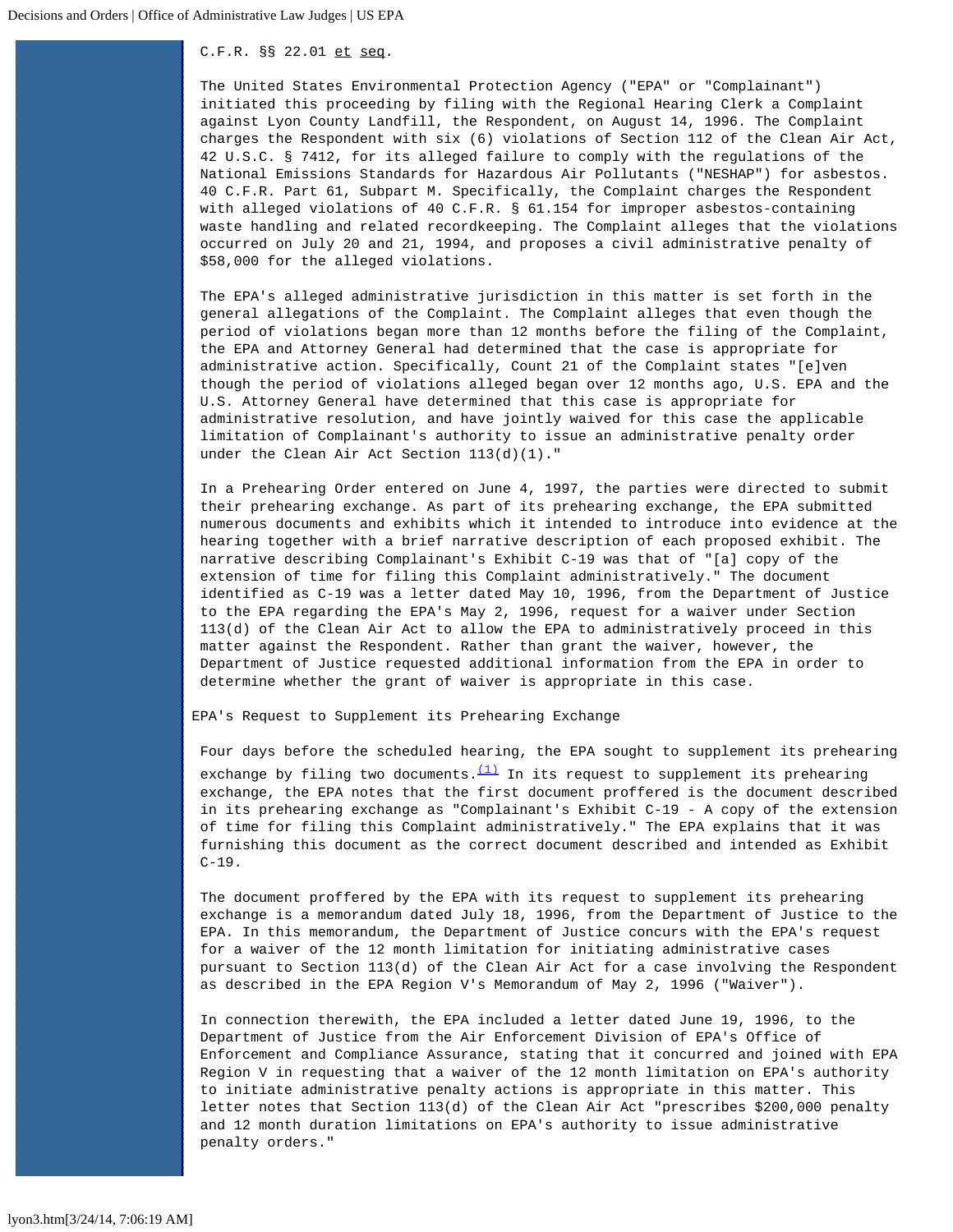On June 1, 1998, the Respondent filed its opposition to the EPA's request to supplement its prehearing exchange, objecting to the EPA's submission of the Waiver as a proposed Exhibit at the hearing. The Respondent bases its opposition on the arguments of fundamental fairness and substantial prejudice. In this regard, the Respondent contends that it has been denied any opportunity to review and investigate the validity of this document or to establish through independent research the accuracy and validity of the claims contained therein.

In its opposition to the EPA's request to supplement the prehearing exchange, the Respondent notes that the EPA in its Complaint alleged that the EPA and Attorney General had determined that this case is appropriate for administrative resolution and had jointly waived the time limitations for jurisdiction for this case and that such allegation acknowledges the limitation of the EPA's authority to issue an administrative penalty order under Section 113(d)(1) of the Clean Air Act. Thus, without the requisite waiver, the Respondent argues that the EPA has no jurisdiction and would be time barred from filing an administrative complaint in this matter. The Respondent complains that the EPA is now attempting to correct the deficiency in its case by submitting additional documents which are inconsistent with its prehearing exchange and are factually inconsistent on their face. In this regard, the Respondent avers that the Complainant's proposed Exhibit C-19 is a letter dated May 10, 1996, from the Department of Justice to the EPA refusing to waive the 12 month limitation period. According to the Respondent, there would be no foundation upon which to introduce the Waiver at the hearing as the EPA had not listed any witnesses who could testify to any knowledge regarding the waiver request, and that it would be denied its due process right to cross examine any of the seven different Government employees who presumably have had knowledge or information regarding this waiver request.

In addition, the Respondent notes that pursuant to Section 113(d) of the Clean Air Act, the Administrator's authority to issue administrative penalty orders is "limited to matters where the total penalty sought does not exceed \$200,000 and the first alleged date of violation occurred no more than 12 months prior to the initiation of the administrative action, except where the Administrator and the Attorney General jointly determine that a matter involving a larger penalty amount or longer period of violation is appropriate for administrative action." The Respondent argues that the Waiver which the EPA seeks to introduce does not indicate that the penalty sought is greater than \$200,000 or that a longer period of violation is established, either of which would make a waiver determination appropriate. The Respondent therefore argues that the EPA lacks the appropriate authority to pursue this administrative penalty order and that its motion to dismiss the Complaint due to lack of jurisdiction should be granted.

An evidentiary hearing in this matter was conducted in Marshall, Minnesota, from

June 3 to 4, 1998. $\frac{(2)}{1}$  $\frac{(2)}{1}$  $\frac{(2)}{1}$  At the beginning of the hearing, the Respondent renewed its objections to the EPA's proposed introduction of the Waiver as an Exhibit. The EPA argued that it should be allowed to rectify its error by simply providing the correct document which was correctly described and identified in the Complaint and its prehearing exchange. The EPA asserted that the Respondent was not prejudiced by the late submission because the Respondent had been on notice that a waiver had been obtained. The EPA rejected the Respondent's argument that a waiver was unavailable in this case, arguing that the proper waiver had been obtained pursuant to Section 113(d)(1) of the Clean Air Act. The Waiver was received into the record as an Exhibit, but a ruling on the Respondent's motion for dismissal was held in abeyance.

After the transcript from the hearing was made available to the parties, both parties submitted for consideration proposed findings of fact, conclusions of law, and a proposed order, together with briefs in support thereof. Reply briefs have also been submitted.

In its post-hearing brief, the Respondent reiterates its arguments concerning the admissibility of the Waiver and the EPA's lack of jurisdiction in this matter. The EPA has responded to these arguments by submitting that it has administrative jurisdiction in this matter because a determination pursuant to Section 113(d) of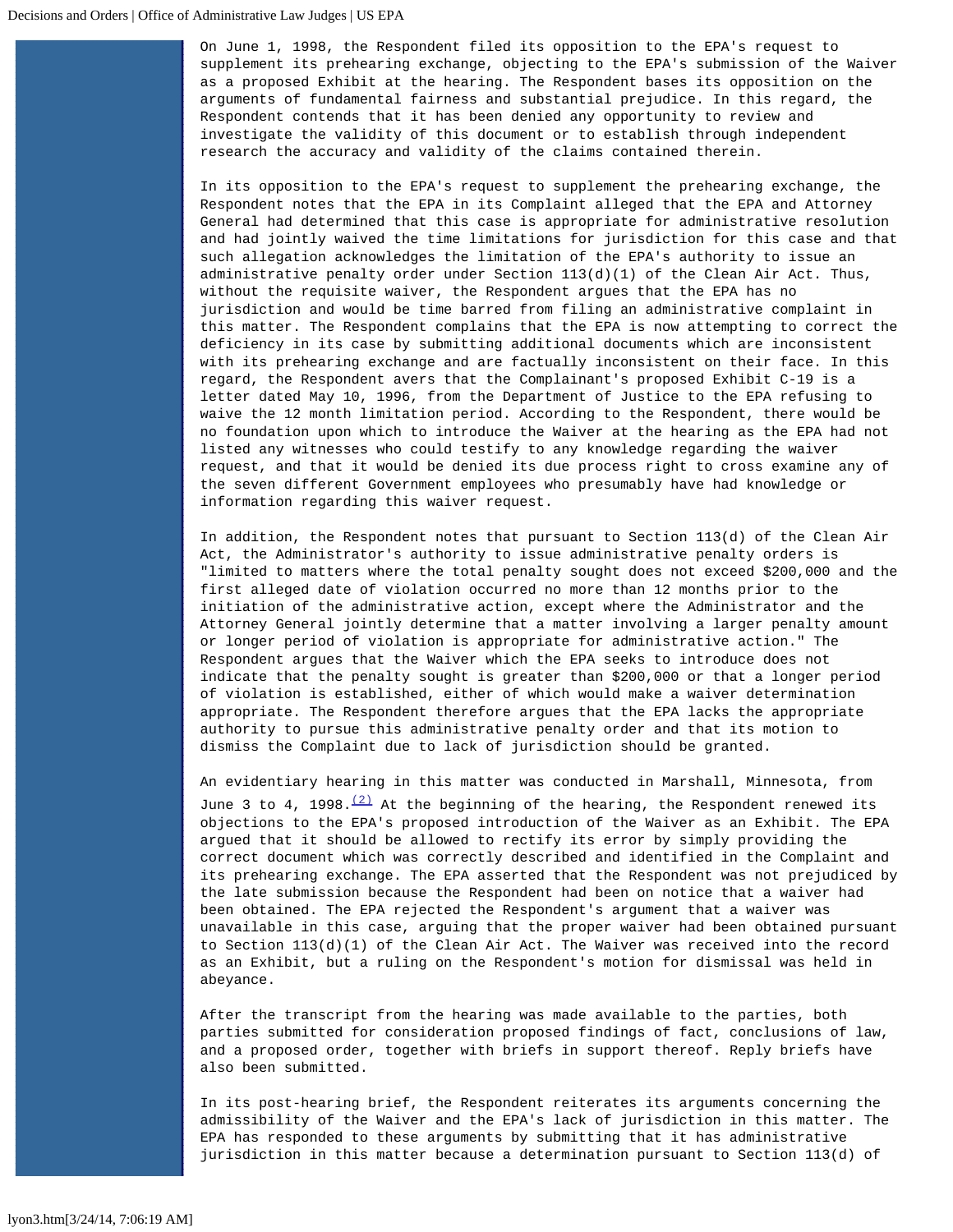the Clean Air Act has been issued that exempts the limitation of the EPA's administrative authority where the violation occurred more than 12 months prior to the initiation of the administrative action.

Admissibility of the Proffered Waiver

As a preliminary matter, I address the Respondent's contentions that the Waiver is inadmissible. The Respondent argues that the Waiver is inadmissible because the late submission of this document is prejudicial and violates fundamental fairness.

The Respondent alleges prejudice but has not adequately supported this allegation by demonstrating such prejudice. The Complaint provided the Respondent with fair notice of the existence of the waiver obtained under Section 113(d)(1) of the Clean Air Act, and the EPA's request to supplement to its prehearing exchange in order to correct the filing of the wrong supporting document is ministerial in nature. Further, the record reflects that the Respondent was prepared to proceed on the merits of the case. I note, however, that this determination that any prejudice suffered by the Respondent is not sufficient to rule the Waiver inadmissible does not excuse the EPA's extreme tardiness in submitting the proper document to support the EPA's alleged jurisdiction.

The Respondent's argument that the Waiver is inadmissible because it has not been afforded the opportunity to cross examine the individuals who prepared the document is not persuasive. The Waiver is an official document prepared in the ordinary course of business by the Government and its authors ordinarily are not subject to cross-examination at hearing. Moreover, the *ex parte* determination of whether a matter is appropriate for administrative penalty action is not subject to review and may not be challenged by a respondent. A serious challenge to the authenticity of the Waiver has not been set forth by the Respondent.

## Jurisdiction

I now turn to the Respondent's argument that the EPA lacks administrative jurisdiction in this matter, notwithstanding the purported waiver. This civil administrative penalty proceeding arises under Section 113(d)(1)of the Clean Air Act. Section  $113(d)(1)$  of the Clean Air Act provides in pertinent part:

The Administrator's authority under this paragraph shall be limited to<br>matters where the total penalty sought does not exceed \$200,000 and the<br>first alleged date of violation occurred no more than 12 months prior to<br>the in involving a larger penalty amount or longer period of violation is appropriate for administrative penalty action. Any such determination by the Administrator and the Attorney General shall not be subject to judicial review.

## 42 U.S.C. § 7413(d)(1).

It is well established that when interpreting a statute, the plain meaning of the words used in the statute ordinarily should be applied. Words are to be interpreted as taking their ordinary, contemporary, common meaning. See Perrin v. United States, 444 U.S. 37, 42 (1979). As there is a strong presumption that Congress expresses its intent through the language it chooses, legislative history is examined to determine only whether there is " 'clearly expressed legislative intention' " contrary to statutory language. United States v. James, 478 U.S. 597, 606 (1986) (quoting Consumer Product Safety Comm'n v. GTE Sylvania, Inc., 447 U.S. 102, 108 (1980)). In this case, I am unaware of any legislative history for Section 113(d)(1) of the Clean Air Act which indicates a congressional intent contrary to the interpretation of the plain meaning of the statutory language discussed below.  $(3)$  See S. Rep. No. 228, 101<sup>st</sup> Cong., 2d Sess. 360 (1990).

The first half of the sentence of the statutory provision in Section  $113(d)(1)$  of the Clean Air Act at issue is clear and unambiguous. The EPA's authority to issue an administrative order assessing a civil administrative penalty is limited to matters where the "total penalty sought does not exceed \$200,000 and the first alleged date of violation occurred no more that 12 months prior to the initiation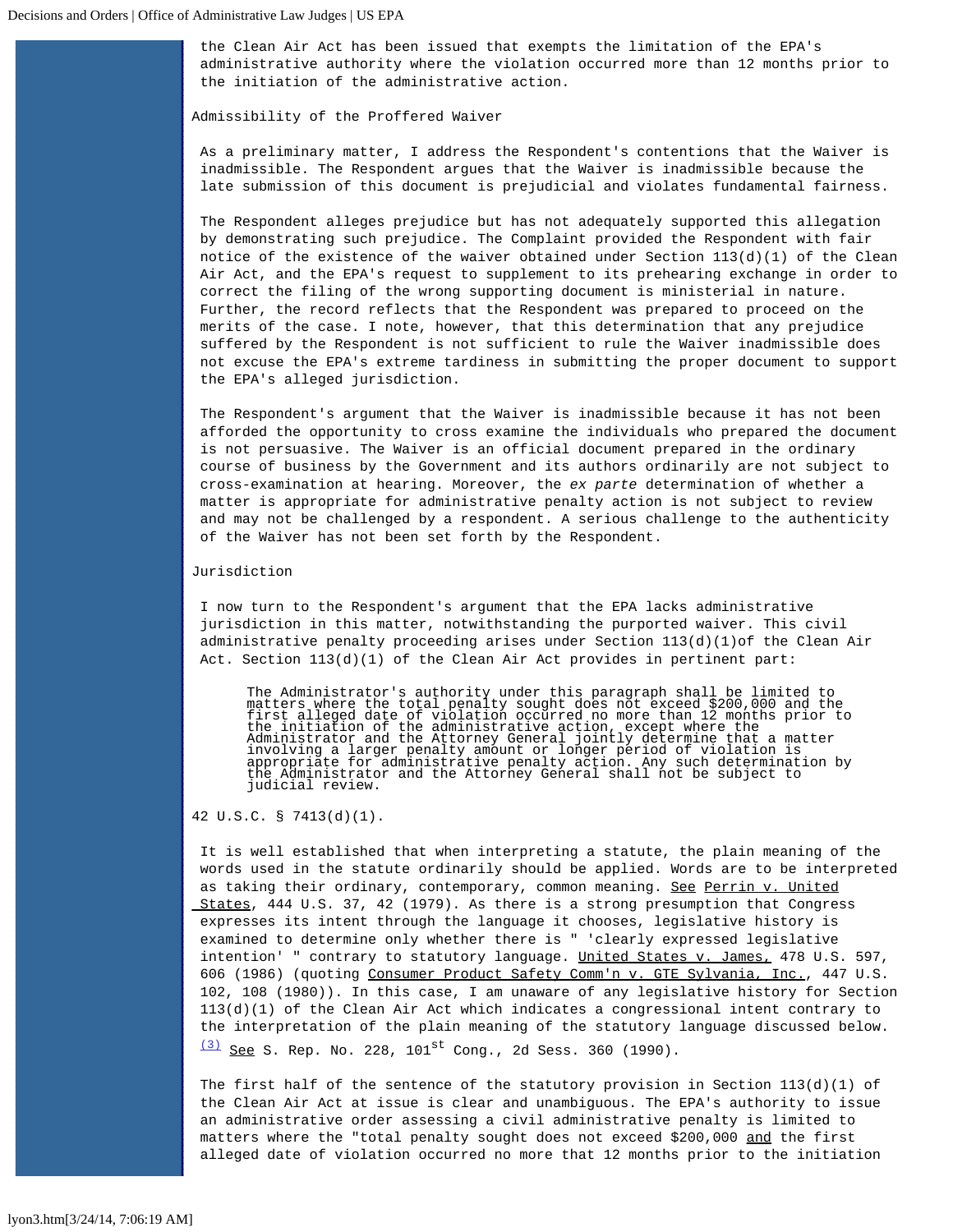of the administrative action" (emphasis added). Thus, when either of the two cited limitations exists, a penalty amount in excess of \$200,000 or the first date of violation occurred more than one year before the initiation of the administrative action, the EPA does not have administrative authority over the matter.

The term "initiation of administrative action" is not defined by Section 113(d) of the Clean Air Act. The Respondent, however, suggests that the term means the date on which the EPA files the administrative complaint, as previously determined by another EPA Administrative Law Judge in Coleman Trucking, Inc., 5-CAA-96-005 (1996 CAA LEXIS 6) (Nov. 6, 1996) (Order Denying Motion for Judgment on Pleadings). The EPA has not responded to this proposition. While noting that an Administrative Law Judge's holding in another case is not binding as precedent, I agree with and adopt the interpretation of the term "initiation of administrative action" to mean the date the Complaint was filed with the Regional Hearing Clerk as found by Judge Charneski in Coleman Trucking, supra at 2-3. The filing of the complaint with the Regional Hearing Clerk is the logical point at which to consider an action initiated because of its precise date and because of the respondent's notice of the action through the concomitant service requirement. See Sections  $22.05(a)$  and (b) of the Rules of Practice, 40 C.F.R. § 22.05(a) and (b).

In examining the phrase "first alleged date of violation occurred no more than 12 months prior to the [filing of the complaint]," three basic factual scenarios come to mind; a continuing violation, an intermittent or repeated violation, and a short-term violation. There are variations of each of these scenarios based on the duration of the violation. For example, there may be an extended continuing violation of one year's duration or longer or a shorter continuing violation which lasts many days but less than one year. There may be an intermittent or repeated violation which spans a period of in excess of one year or a much shorter period. Finally, there may be a short-term violation ranging from one day to a few days.

Regardless of the nature or duration of the violation, however, the first half of the sentence in Section  $113(d)(1)$  provides that the first alleged date of violation must have occurred no more than 12 months before the filing of the complaint. I note with particular interest that Congress specified that the first alleged date of violation, rather than the last alleged date of violation, is the starting date for calculating the one-year limitations period in which the complaint must be filed. The inclusion of this date assumes greater importance when analyzing the latter part of the sentence.

The second half of the sentence of Section  $113(d)(1)$  at issue provides an exception to the aforementioned limitations on the Administrator's authority. This exception provides for the Administrator to have authority where "the Administrator and Attorney General jointly determine that a matter involving a larger penalty amount or longer period of violation is appropriate for administrative penalty action." The existence of a "larger penalty amount or longer period of violation" are conditions precedent to the Administrator's and Attorney General's determination that a matter is appropriate for administrative action. Thus, in a civil administrative penalty proceeding in which the limitations apply and a waiver has been issued, a party may challenge the existence of these conditions.

The undisputed facts in this case regarding the issue of jurisdiction are that the total penalty sought is \$58,000 and that the Complaint was filed on August 14, 1996, which is more than two years after the alleged dates of violation on July 20 and 21, 1994. Thus, the dispositive issue as to jurisdiction in this matter is whether the phrase "longer period of violation" refers to the duration of the penalty in question or simply the remoteness in time of the filing date of the complaint in relation to the date of the alleged violation.

At first glance, the phrase "longer period of violation" may appear to refer simply to the intervening period between the violation and the filing of the complaint referenced in the first half of the sentence regardless of the duration of the violation. However, upon closer examination and applying the plain language rule, I find that the phrase "longer period of violation" refers to the duration of the alleged violation or violations and not simply the remoteness of the filing date of the complaint.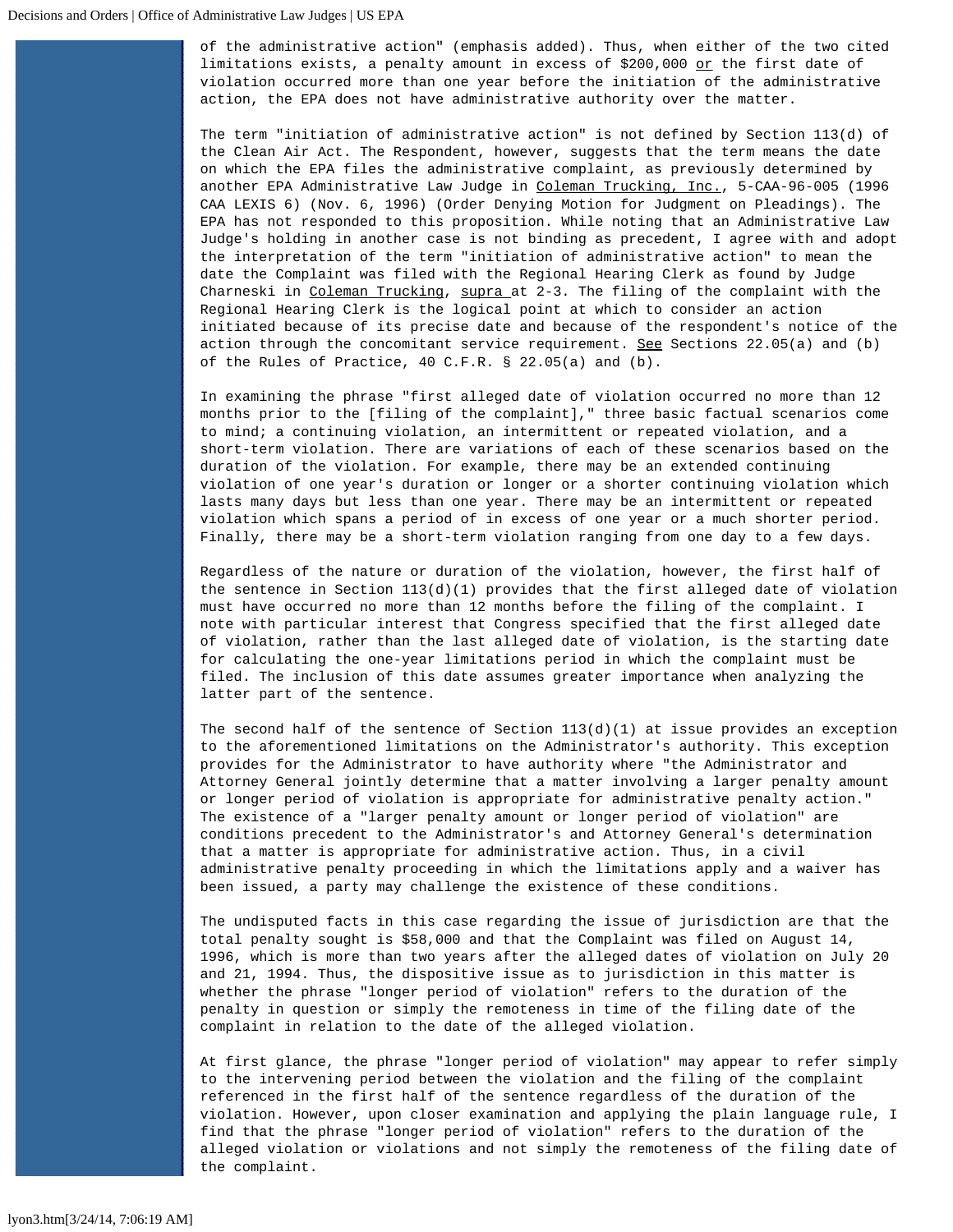First, I observe that Congress chose to qualify the term "violation" with the phrase "longer period of" rather than a qualifier more directly related to the remoteness of the violation. Second, I note that when examining the parallelism between the first half of the sentence and the second half of the sentence, the phrase "larger penalty amount" directly relates back to "\$200,000", indicating that the phrase "longer period of violation" relates back to a period of violation longer than "the first alleged date of violation [which] occurred no more than 12 months prior" to the filing of the complaint. Thus, an exception to the one-year limitation period may be obtained when there is a violation of a longer period; that is, when the violation period itself exceeds the 12-month period prior to the

filing of the complaint.  $\frac{(4)}{4}$  $\frac{(4)}{4}$  $\frac{(4)}{4}$  An example of this type of situation is where there is a continuing or repeated violation spanning a period of more than 12 months and this violation continued into the one-year period preceding the filing of the complaint. Again, I emphasize that Congress specified that the first alleged date of violation is used to calculate the one-year limitation period for filing the complaint. In the absence of this language specifying "the first alleged date of violation," it would be reasonable to find that the phrase "longer period of violation" refers simply to the remoteness of the intervening period between the date of violation and the filing of the complaint.

A determination that the language "longer period of violation" refers simply to the 12 month period of time between the first alleged date of violation and the filing of the complaint when the violation itself is for a shorter period is a strained construction of the sentence and is contrary to the plain language rule. In addition, I note that the inclusion of the language "involving a larger penalty amount or longer period of violation" is rendered superfluous by the *carte blanche* waiver posited by the EPA to be available upon joint determination with the Department of Justice. I must assume that Congress attached some significance to this language because it chose to include this language in the statute.

Finally, I look to the overall intent of the waiver as indicated by the express terms of the exception. In order for the exception to apply, the total penalty amount must exceed \$200,000 or there must be a "longer period of violation." The Respondent points out that a proposed penalty in the amount of \$200,000 or greater strongly indicates that there was an egregious or very serious violation. The Respondent then persuasively suggests that this level of violation is more consistent with finding that the phrase "longer period of violation" refers to a continuing or repeated violation which exceeded the one-year limitations period rather than a single-day violation which occurred more than two years before the complaint was filed. I agree that the overall language of the exception is more consistent when the phrase "longer period of violation" is interpreted to mean the duration of the violation rather than simply the period of time between the violation and the filing of the complaint, particularly in view of the corresponding \$200,000 exception provision. Also, I note that most Clean Air Act violations appropriate for civil administrative penalty action are compatible with a one-year statute of limitations, except where there is a protracted continuing violation.

In conclusion, I find that because the conditions for an exception to the limitations on the Administrator's authority under Section 113(d)(1) of the Clean Air Act have not been met, the July 18, 1996, waiver is invalid. Accordingly, under Section 113(d)(1) of the Clean Air Act, the Administrator lacks the authority to issue an administrative order against the Respondent assessing a civil administrative penalty in the amount of \$58,000 for alleged violations of Section 112 of the CAA on July 20 and 21, 1994, pursuant to the Complaint filed on August 14, 1996. Consequently, as the presiding Administrative Law Judge in this matter, I have no authority to issue such an administrative order, and the Complaint in this matter is dismissed for lack of jurisdiction. As pointed out by the Respondent at the hearing, the EPA is not completely without remedy as it may still file a complaint in federal district court, subject to the five-year statute of limitations at 28 U.S.C. § 2462.

As a final comment, I note that since the enactment of Section  $113(d)(1)$  of the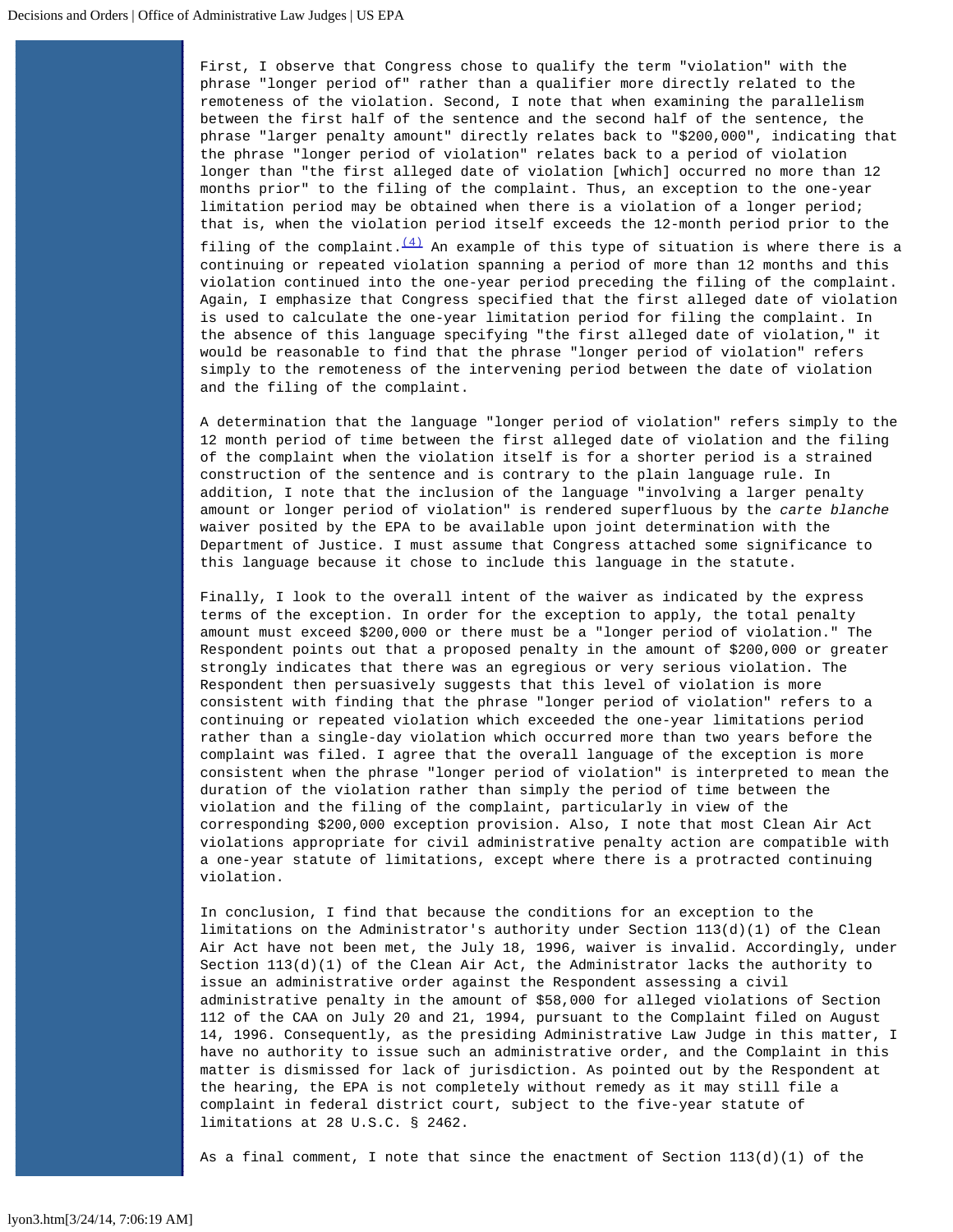Clean Air Act, the Environmental Appeals Board ("EAB") has addressed the issue of the application of the five-year statute of limitations at 28 U.S.C. § 2462 to a violation which is not continuing in nature and an ongoing violation which continued into the five-year period preceding the filing of the complaint. See Matter of Lazarus, Inc., TSCA Appeal No. 95-2 (EAB, Sept. 30, 1997). The EAB found that an action for penalties is not barred by the statute of limitations where the violation continued into the five-year period preceding the filing of the complaint, but that the statute of limitations may be invoked as a defense to actions for penalties for a violation of a requirement which is not continuing in nature and when the statutory period has expired. Id. at 74-83. In other words, the last day of a continuing violation may be used to calculate the period of time in which a complaint must be filed for statute of limitations purposes. To the contrary, Section 113(d)(1) of the Clean Air Act provides that the first alleged date of violation is used to calculate the limitations period. Therefore, it appears that an exception to the EAB's holding in Lazarus is carved out by the statutory one-year limitations period for filing a complaint in civil administrative penalty cases set forth at Section 113(d)(1) of the Clean Air Act. I note that the determination in this case that an exception to the one-year limitations period is available where a violation continued into the one-year period preceding the filing of the complaint is compatible with the holding in Lazarus.

## ORDER

The Complaint is dismissed for lack of jurisdiction.

Appeal Rights

Inasmuch as this Order disposes of all issues and claims in the above-cited proceeding, it constitutes an Initial Decision. See Section 22.27(a) of the Rules of Practice, 40 C.F.R. § 22.27(a). Pursuant to Sections 22.27(c) and 22.30 of the Rules of Practice, 40 C.F.R. §§ 22.27(c) and 22.30, an Initial Decision shall become the Final Order of the Agency, unless an appeal is filed with the Environmental Appeals Board within twenty (20) days of service of this Order, or the Environmental Appeals Board elects to review this decision sua sponte.

Original signed by undersigned

 $\overline{\phantom{a}}$  , and the contract of the contract of the contract of the contract of the contract of the contract of the contract of the contract of the contract of the contract of the contract of the contract of the contrac

Barbara A. Gunning Administrative Law Judge

Dated: 8-21-98 Washington, DC

<span id="page-6-0"></span>1. This filing was received by the Office of Administrative Law Judges in Washington, D.C. on June 1, 1998, with the hearing scheduled to begin on June 2, 1998, in Marshall, Minnesota.

<span id="page-6-1"></span>2. The hearing was scheduled to commence on June 2, 1998, but due to the absence of a court reporter the hearing did not begin until June 3, 1998.

<span id="page-6-2"></span>3. The EPA's authority to assess civil administrative penalties under the Clean Air Act was added by amendment in 1990. See Pub. L. No. 101-549, § 701, 104 Stat. 2672. The Senate Report concerning the 1990 amendments to Section 113(d) of the Clean Air Act notes that the proposed bill provides that the administrative penalties cannot exceed \$200,000 for any particular violation and that the penalties are limited to violations that are alleged to have begun no more than 12 months prior to the assessment. The Senate Report contains no reference to the exception under Section  $113(d)(1)$ . S. Rep. No. 228,  $101^{st}$  Cong., 2d Sess. 360 (1990).